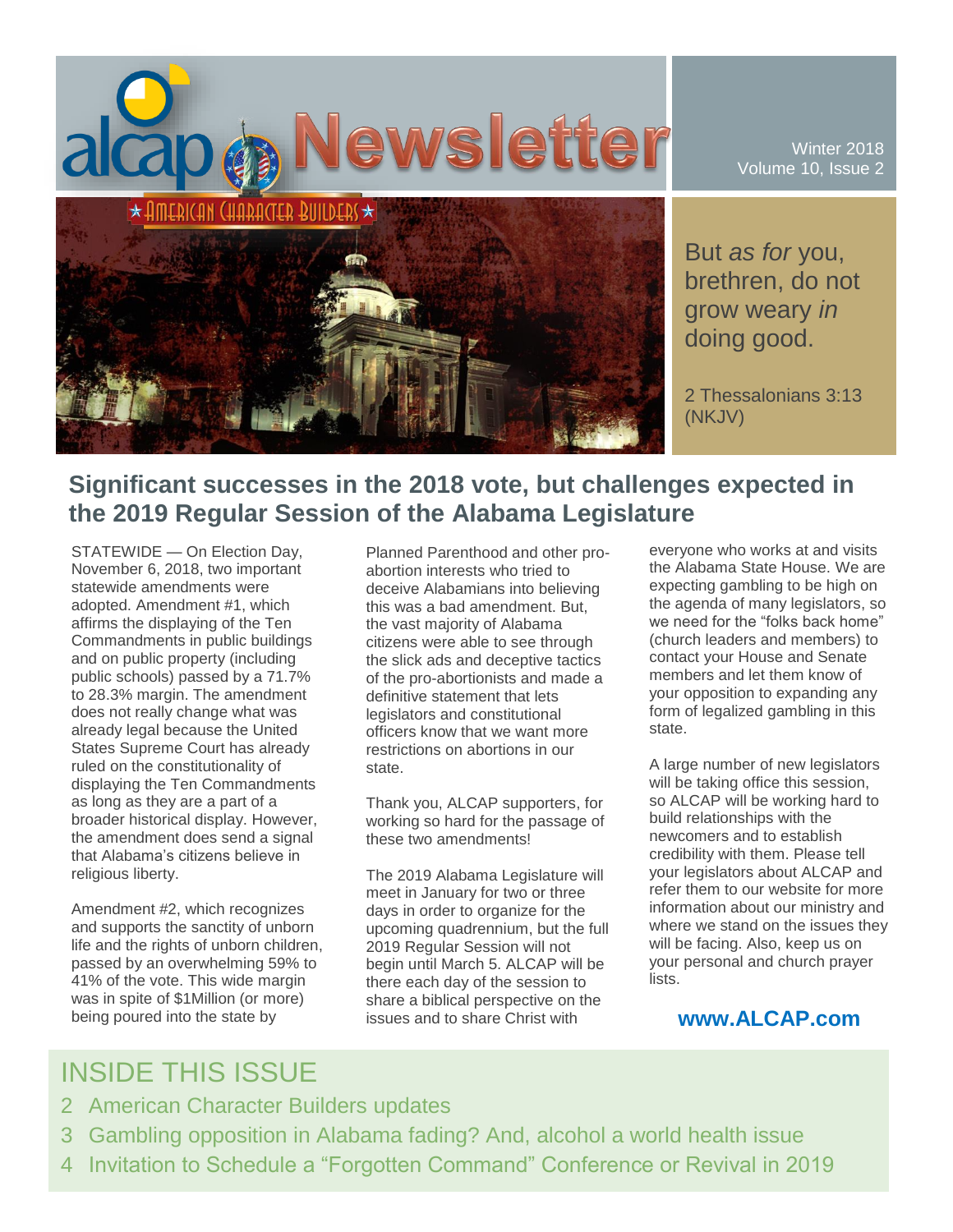# STAFF:

Joe Godfrey, jgodfrey@alcap.com *Executive Director*

Cheryl Corley, ccorley@alcap.com Sharon Cook, scook@alcap.com *Administrative Assistants*

# CONTACT US:

2376 Lakeside Drive Birmingham, AL 35244 Phone: 205.985.9062 www.ALCAP.com www.AmericanCharacterBuilders.org

# WHO WE ARE:

The Alabama Citizens Action Program (ALCAP), originally founded in 1937 as the Alabama Temperance Alliance, serves together with local churches as Alabama's "moral compass." This ministry provides an outlet for churches throughout Alabama to fulfill God's command to His followers to be "salt & light" in our culture. (Matthew 5:13-16)

In 2010 ALCAP became a 501c4 organization (non-profit, but NOT tax-deductible) and renamed its school program "American Character Builders," a 501c3 organization (non-profit AND taxdeductible), having its own separate Board of Directors.

Churches are encouraged to support ALCAP while individuals are encouraged to support American Character Builders with their financial contributions and prayers.





# **American Character Builders News**

*Updates on the opioid crisis package of resources and on fund raising efforts for building expansion*

BIRMINGHAM, AL— As many of you have heard by now, American Character Builders has completed a package of resources related to the opioid crisis in our state and nation. A high-quality, four-minute video, found on the home page of our website, though not a documentary, tells the story of three very different kinds of people who get caught up in opioid addiction. One is an inner-city, African-American young man, another is an upper-class, professional business man, and a third is a little farm girl who finds her parents passed out on the couch from opioid use after she arrives home from school. The urban young man almost loses his life, but for the efforts of a friend, the suburban professional loses his home and family and the farm girl is last seen being driven off to foster care.

The video is meant to show how opioids (and all mind-altering drugs) are impacting the lives of all socio-economic and racial groups in America. Accompanying the video are two lesson plans for use in public schools (one for middle schoolers and one for high schoolers; three Bible studies for use in local churches; and a list of links and resources to help pastors and churches, as well as school

officials, deal with this growing epidemic in our state and nation. All the resources are FREE to use! Check it out at…

*www.AmericanCharacterBuilders.org*

In our summer edition of the newsletter, we told about a unique opportunity American Character Builders has been given to assist a "sister ministry," the Apologetics Resource Center (ARC), headed by Rev. Clete Hux. We said that we need to raise \$35K-\$45K in order to "build out" the basement of the ALCAP/American Character Builders office building to house this additional ministry. ARC is already using a couple of offices on the main level of our building, but they need to be in a space of their own, so they can access their extensive library of resources. To date, both organizations have collected about \$21K in donations, but more is needed in order to begin construction. If you would like to make a special, one-time gift to this project (OVER AND ABOVE YOUR REGULAR GIVING TO ALCAP AND AMERICAN CHARACTER BUILDERS), please designate on your envelope and check that all or a portion of your gift is for the "Building Project." If you have any questions, feel free to contact Cheryl Corley or Sharon Cook in our office.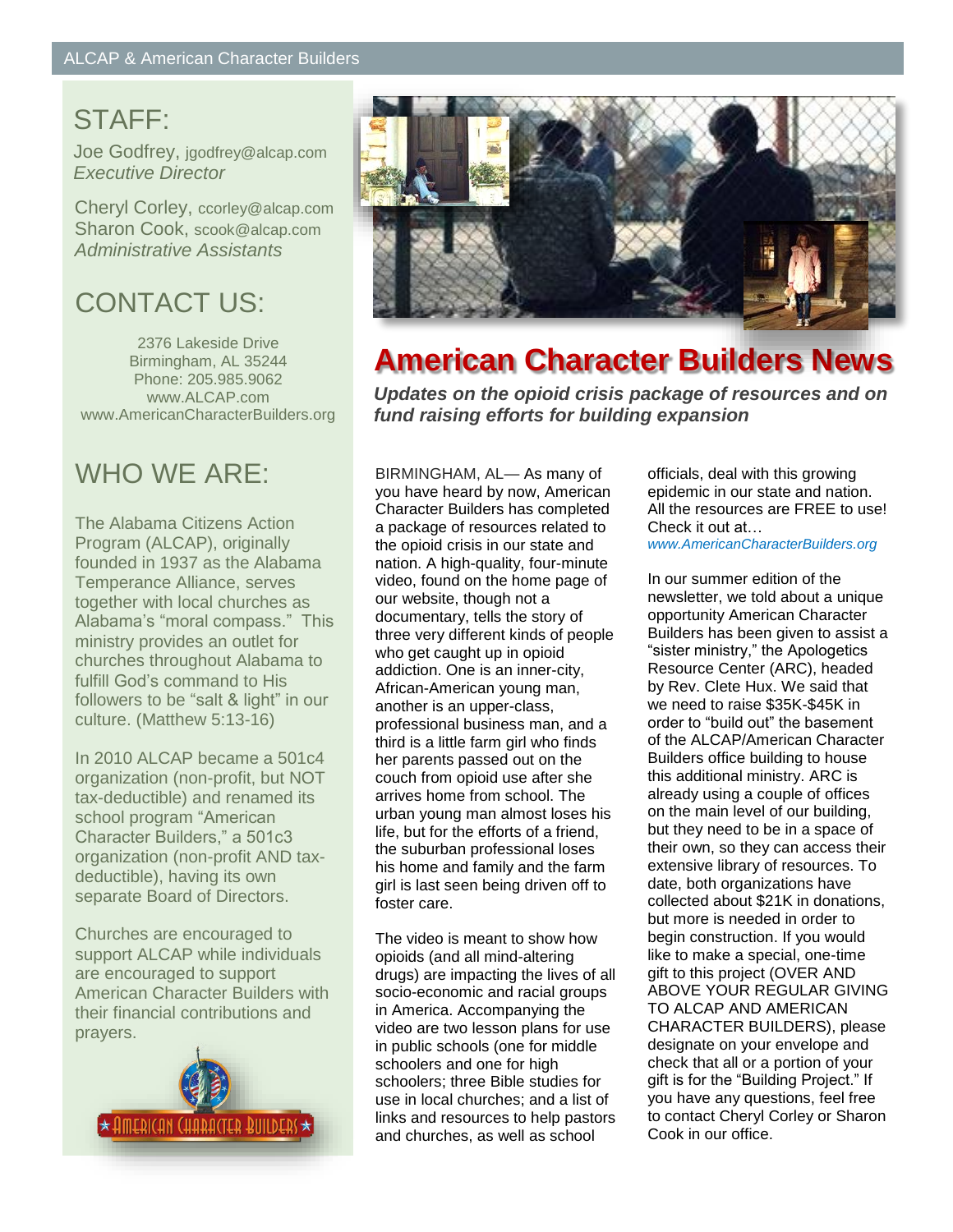## **Alabama's Longtime Hostility to Gambling Shows Signs of Fading**

By Alan Blinder June 10, 2018

BIRMINGHAM, Ala. — Even more than its Bible Belt neighbors, Alabama has steadfastly resisted legalizing gambling for generations.

The clout of evangelical Christians helped make sure of it: Joe Godfrey, the top lobbyist for the state's most powerful churches, once received an Inauguration Day promise from an influential politician that no proposal for gambling would make it through the State House while he was in office.

But the resistance is now openly fraying, suggesting that gambling is no longer a potent moral issue that animates voters and politicians the way it once did.

As the landscape shifts in Montgomery, the state capital, the consequences may reverberate across the South, where nearby states gladly rake in billions of dollars that Alabamians are not allowed to wager at home.

The Supreme Court opened a new front last month when it cleared the way for sports betting in any state that wanted it, a ruling that neighboring Mississippi swiftly moved to embrace. And on Tuesday, Alabama voters in both major parties nominated candidates for governor who favor a vote on creating a state lottery.

[*To read the entire article, visit* www.ALCAP.com *and click on the "Current Issues / Gambling" page*.]

*Editor's Note: Because of changes in the Alabama Legislature that occurred as a result of the November 2018 elections, it is more important than ever that church leaders and members contact their newly elected House and Senate members and let them know of your opposition to expanding gambling in Alabama. If you want more details about why gambling hurts local and state economies, visit our national partner's website…*

## www.StopPredatoryGambling.org

### **Alcohol responsible for one in 20 deaths worldwide: WHO**

AFP - Yahoo News Nina LARSON September 21, 2018

Geneva (AFP) - Alcohol kills three million people worldwide each year -- more than AIDS, violence and road accidents combined, the World Health Organization said Friday, adding that men are particularly at risk.

The UN health agency's latest report on alcohol and health pointed out that alcohol causes more than one in 20 deaths globally each year, including drink driving, alcohol-induced violence and abuse and a multitude of diseases and disorders.

Men account for more than three quarters of alcohol-related deaths, the nearly 500-page report found.

"Far too many people, their families and communities suffer the consequences of the harmful use of alcohol through violence, injuries, mental health problems and diseases like cancer and stroke," WHO chief Tedros Adhanom Ghebreyesus said in a statement.

Drinking is linked to more than 200 health conditions, including liver cirrhosis and some cancers.

Alcohol abuse also makes people more susceptible to infectious diseases such as tuberculosis, HIV and pneumonia, the report found.

[*To read the entire article, visit* www.ALCAP.com *and click on the "Current Issues / Alcohol" page*.]